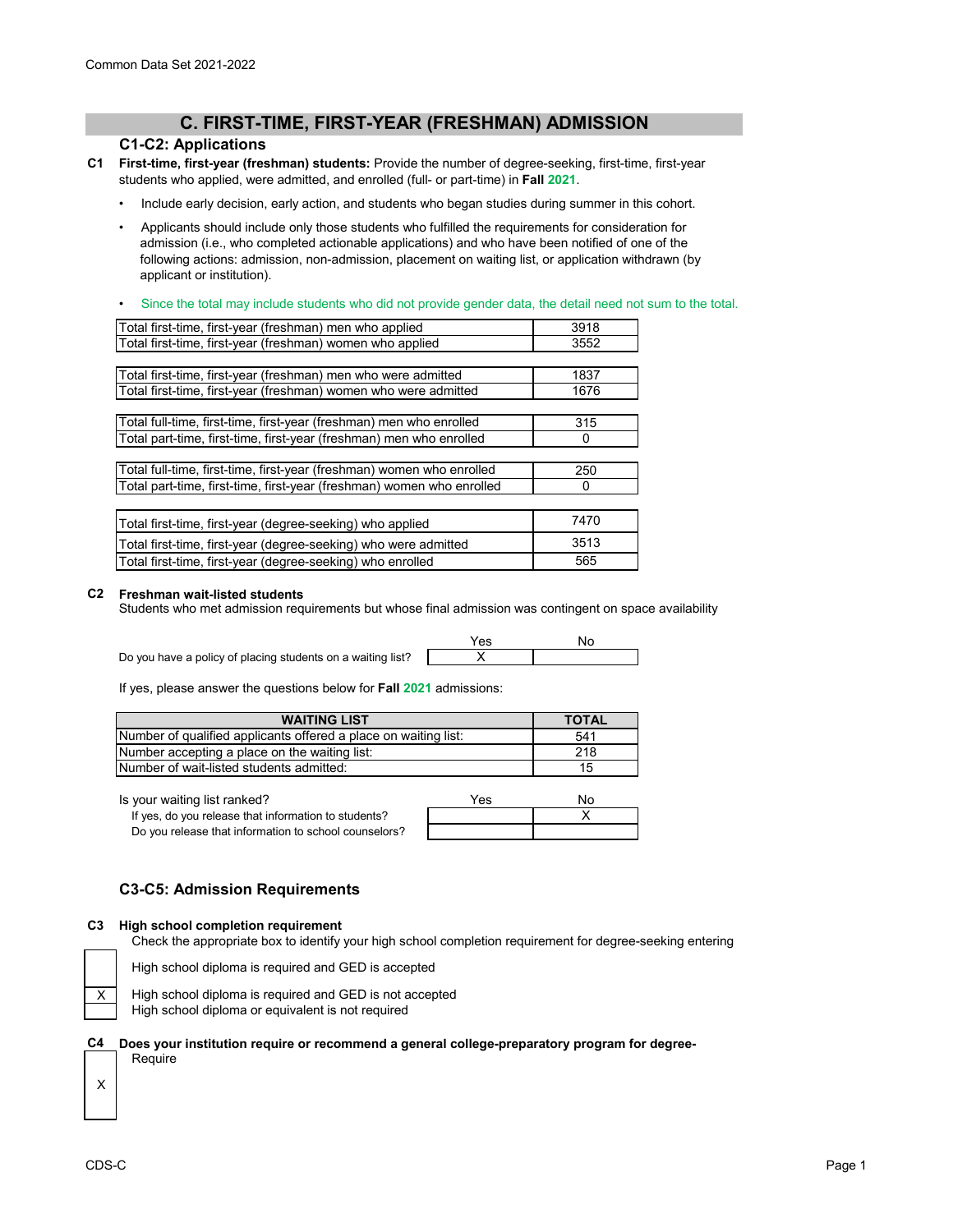Recommend Neither require nor recommend

## **C5 Distribution of high school units required and/or recommended.** Specify the distribution of academic

|                              | <b>Units</b>    | <b>Units</b> |
|------------------------------|-----------------|--------------|
|                              | <b>Required</b> | Recommended  |
| Total academic units         | 16              | 20           |
| English                      | 4               | 4            |
| <b>Mathematics</b>           | 3               | 4            |
| Science                      | 2               | 3            |
| Of these, units that must be |                 |              |
| lab                          |                 |              |
| Foreign language             | 2               | 3            |
| Social studies               | 2               | 2            |
| History                      |                 | 2            |
| Academic electives           | O               | 0            |
| <b>Computer Science</b>      | 0               | ი            |
|                              |                 |              |
|                              | n               |              |
| Visual/Performing Arts       |                 |              |
| Other (specify)              | N/A             |              |

## **C6-C7: Basis for Selection**

**C6** Do you have an open admission policy, under which virtually all secondary school graduates or students with Open admission policy as described above for all students

Open admission policy as described above for most students, but--

selective admission for out-of-state students

selective admission to some programs

other (explain):

## **C7 Relative importance of each of the following academic and nonacademic factors in your first-time,**

|                                   | <b>Very Important</b> | Important | <b>Considered</b> | <b>Not Considered</b> |
|-----------------------------------|-----------------------|-----------|-------------------|-----------------------|
| <b>Academic</b>                   |                       |           |                   |                       |
| Rigor of secondary school record  | X                     |           |                   |                       |
| Class rank                        | X                     |           |                   |                       |
| Academic GPA                      | X                     |           |                   |                       |
| Standardized test scores          |                       | X         |                   |                       |
| <b>Application Essay</b>          |                       | X         |                   |                       |
| Recommendation(s)                 |                       | X         |                   |                       |
| Nonacademic                       |                       |           |                   |                       |
| Interview                         |                       |           | X                 |                       |
| <b>Extracurricular activities</b> |                       | X         |                   |                       |
| Talent/ability                    |                       | x         |                   |                       |
| Character/personal qualities      |                       | Χ         |                   |                       |
| First generation                  |                       |           | X                 |                       |
| Alumni/ae relation                |                       |           | X                 |                       |
| Geographical residence            |                       |           | X                 |                       |
| State residency                   |                       |           | X                 |                       |
| Religious affiliation/commitment  |                       |           |                   | X                     |
| Racial/ethnic status              |                       |           | X                 |                       |
| Volunteer work                    |                       | X         |                   |                       |
| Work experience                   |                       | X         |                   |                       |
| Level of applicant's interest     |                       |           | X                 |                       |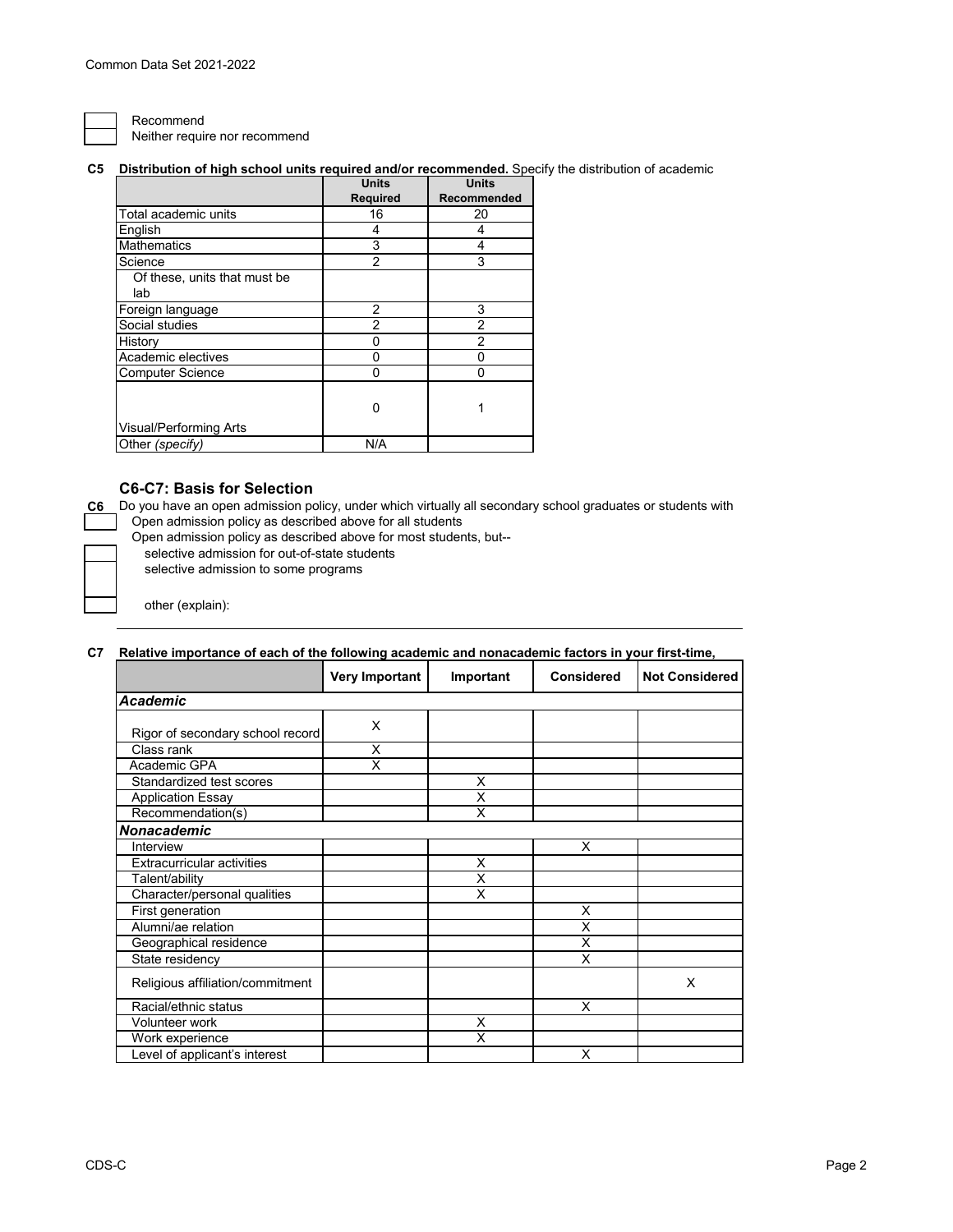# **C8: SAT and ACT Policies**

### **Entrance exams**

Does your institution make use of SAT, ACT, or SAT Subject Test scores in **admission** decisions for first-time, first-year, degree-seeking

| Yes | No |
|-----|----|
| v.  |    |

## **C8A** If yes, place check marks in the appropriate boxes below to reflect your institution's policies for use in

|                              | <b>ADMISSION</b> |           |                         |                    |             |
|------------------------------|------------------|-----------|-------------------------|--------------------|-------------|
|                              | Require          | Recommend | <b>Require for Some</b> | <b>Consider if</b> | <b>Not</b>  |
|                              |                  |           |                         | <b>Submitted</b>   | <b>Used</b> |
| <b>SAT or ACT</b>            |                  |           | v                       |                    |             |
| <b>ACT Only</b>              |                  |           |                         |                    |             |
|                              |                  |           |                         |                    |             |
|                              |                  |           | X                       |                    |             |
| <b>SAT Only</b>              |                  |           |                         |                    |             |
| SAT and SAT Subject Tests or |                  |           |                         |                    |             |
| <b>SAT Subject Tests</b>     |                  |           |                         | Χ                  |             |

**C8B** If your institution will make use of the ACT in admission decisions for first-time, first-year, degree-seeking applicants for



ACT with writing required

ACT with writing recommended

ACT with or without writing accepted

**C8B** If your institution will make use of the SAT in admission decisions for first-time, first-year, degree-seeking applicants for **Fall 2023** please indicate which ONE of the following applies (regardless of whether the Essay score will be used in the admissions process):

X

SAT with Essay component required

SAT with Essay component recommended

SAT with or without Essay component accepted

**C8C** Please indicate how your institution will use the SAT or ACT essay component; check all that apply.

|                                  | <b>SAT essay</b> | <b>ACT essay</b> |
|----------------------------------|------------------|------------------|
| For admission                    | х                |                  |
| For placement                    |                  |                  |
| For advising                     |                  |                  |
| In place of an application essay |                  |                  |
| As a validity check on the       |                  |                  |
| application process              |                  |                  |
| No college policy as of now      |                  |                  |
| Not using essay component        |                  |                  |

**C8D** In addition, does your institution use applicants' test scores for academic advising?

| es      |
|---------|
| ٧o<br>ľ |
|         |
|         |

**C8E** Latest date by which SAT or ACT scores must be received for fall-term admission

15-Jan 15-Jan Latest date by which SAT Subject Test scores must be received for fall-term admission

**C8F** If necessary, use this space to clarify your test policies (e.g., if tests are recommended for some

Testing is optional for most applicants. Testing is required for Homeschool students. Leadership in

**C8G** Please indicate which tests your institution uses for **placement (e.g., state tests):**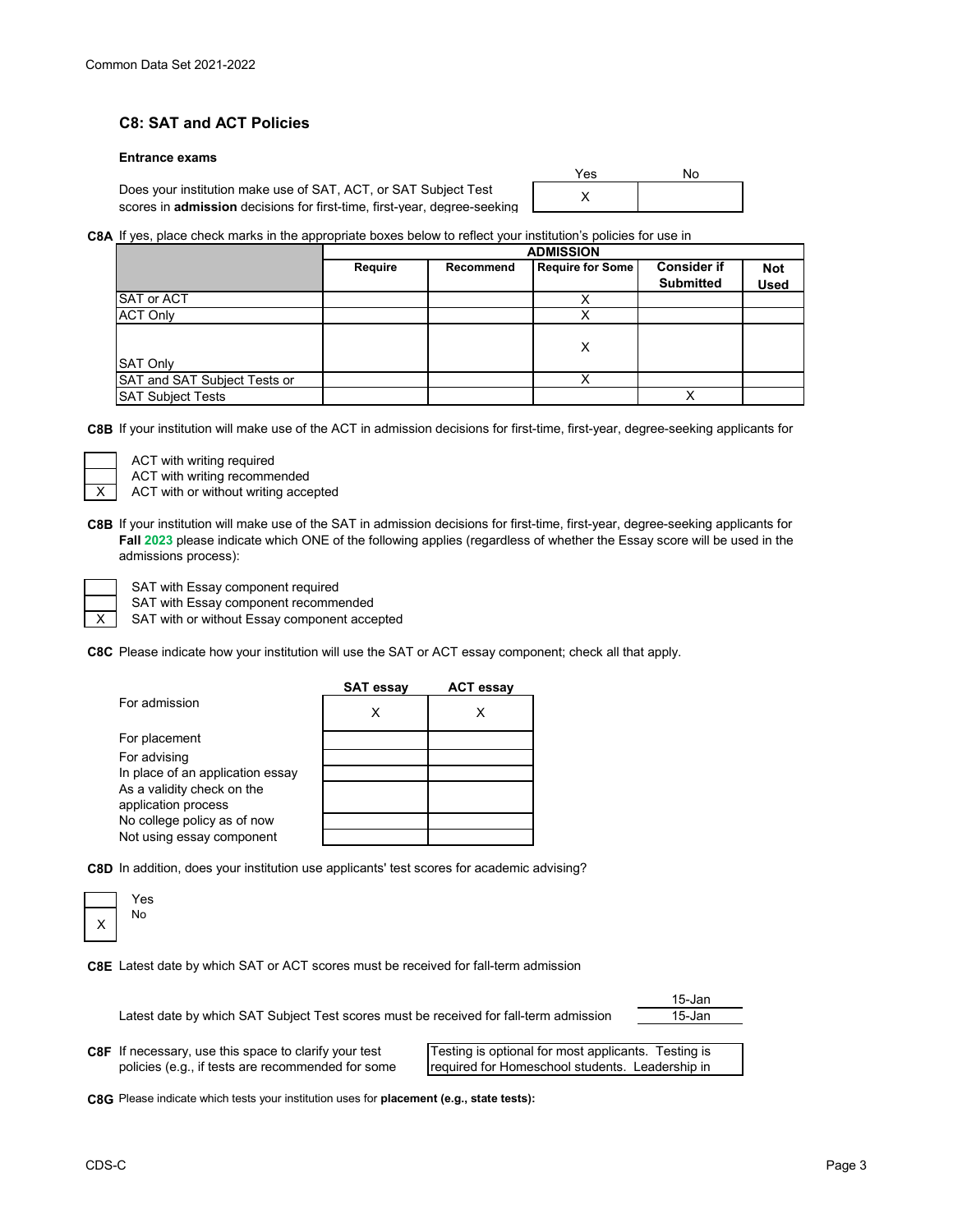

SAT Subject Tests CLEP **Institutional Exam** State Exam (specify): **ACT** 

## **C9-C12: Freshman Profile**

Provide information for **ALL enrolled, degree-seeking, full-time and part-time, first-time, first-year (freshman) students** enrolled in **Fall 2021**, including students who began studies during summer,

is the field of time that  $\mathcal{M}(\mathcal{M})$  is the distribution of the distribution of the distribution of the distribution of the distribution of the distribution of the distribution of the distribution of the distribution

- **C9 Percent and number of first-time, first-year (freshman) students enrolled in Fall 2021 who submitted national standardized (SAT/ACT) test scores.**
	- Include information for **ALL enrolled, degree-seeking, first-time, first-year (freshman) students who submitted test scores.**
	- Do not include partial test scores (e.g., mathematics scores but not critical reading for a category of
	- Do not convert SAT scores to ACT scores and vice versa.
	- If a student submitted multiple sets of scores for a single test, report this information according to how
		- If you consider the highest scores from either submission, use the highest combination of scores
		- If you average the scores, use the average to report the scores.

|                              | Percent | Number |
|------------------------------|---------|--------|
| <b>Submitting SAT Scores</b> | 37%     | 207    |
| <b>Submitting ACT Scores</b> | 16%     | 89     |

**For each assessment listed below, report the score that represents the 25th percentile (the score that 25 percent of the freshman population scored at or below) and the 75th percentile score (the score that 25 percent scored at or above).**

| <b>Assessment</b>                         | 25th Percentile | <b>75th Percentile</b> |
|-------------------------------------------|-----------------|------------------------|
| <b>SAT Composite</b>                      | 1270            | 1450                   |
| SAT Evidence-Based Reading and<br>Writing | 630             | 710                    |
| <b>SAT Math</b>                           | 640             | 740                    |
| <b>ACT Composite</b>                      | 28              | 32                     |
| <b>ACT Math</b>                           | 28              | 32                     |
| <b>ACT</b> English                        | 29              | 35                     |
| <b>ACT Writing</b>                        |                 |                        |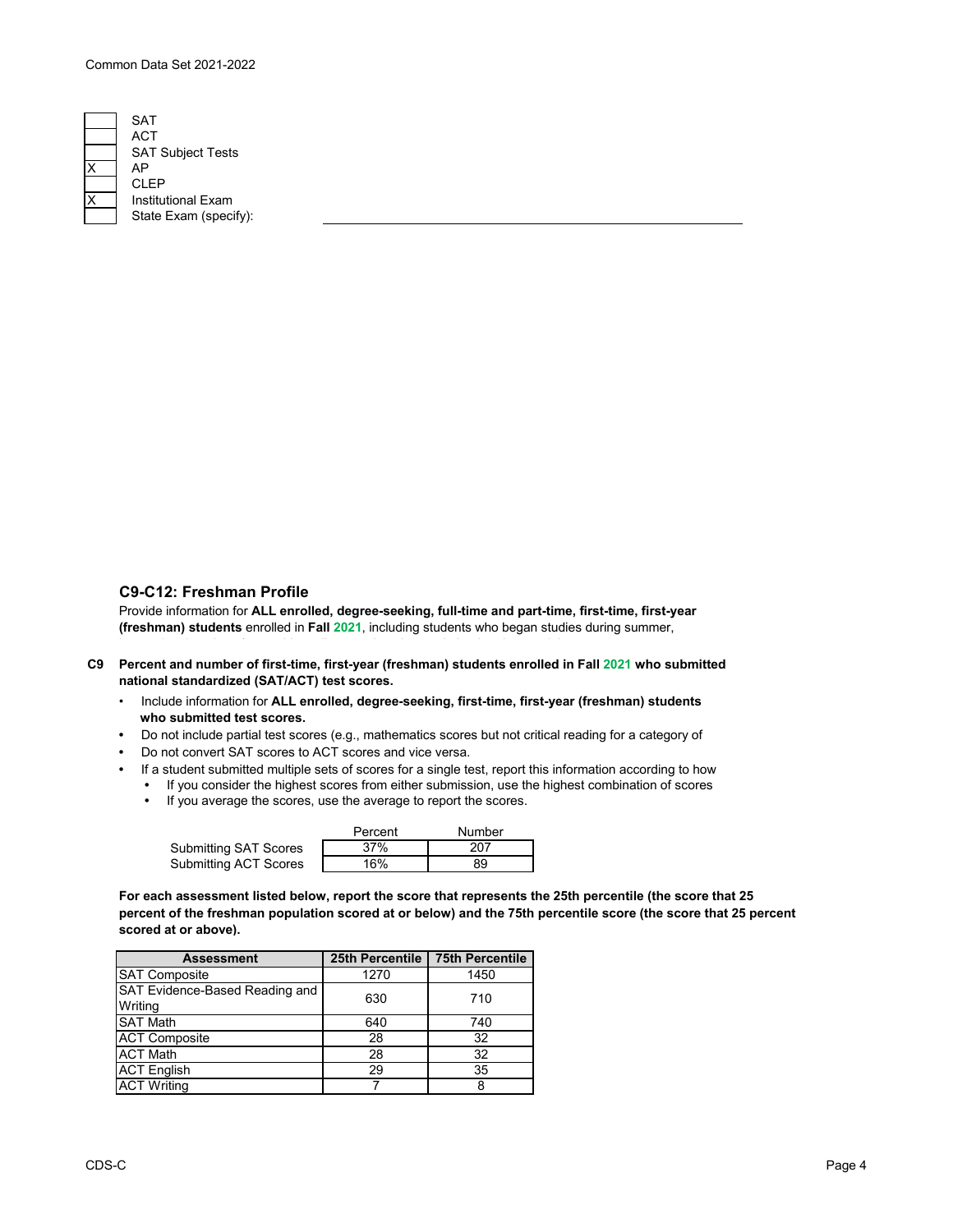## **Percent of first-time, first-year (freshman) students with scores in each range:**

| <b>Score Range</b>      | <b>SAT Evidence-</b><br><b>Based Reading</b><br>and Writing | <b>SAT Math</b> |
|-------------------------|-------------------------------------------------------------|-----------------|
| 700-800                 | 33.97%                                                      | 44.44%          |
| 600-699                 | 57.00%                                                      | 46.86%          |
| 500-599                 | 8.21%                                                       | 8.21%           |
| 400-499                 | 0.48%                                                       | 0.48%           |
| 300-399                 |                                                             |                 |
| 200-299                 |                                                             |                 |
| Totals should = $100\%$ |                                                             |                 |

| <b>Score Range</b>   | <b>SAT Composite</b> |
|----------------------|----------------------|
| 1400-1600            | 41.55%               |
| 1200-1399            | 51.21%               |
| 1000-1199            | 7.25%                |
| 800-999              |                      |
| 600-799              |                      |
| 400-599              |                      |
| Totals should = 100% | 100.00%              |

| <b>Score Range</b>   | <b>ACT Composite</b> | <b>ACT English</b> | <b>ACT Math</b> |
|----------------------|----------------------|--------------------|-----------------|
| 30-36                | 65.17%               | 62.92%             | 46.07%          |
| 24-29                | 30.34%               | 31.46%             | 42.70%          |
| 18-23                | 4.49%                | 4.49%              | 10.11%          |
| $12 - 17$            |                      | 1.12%              | 1.12%           |
| $6 - 11$             |                      |                    |                 |
| Below 6              |                      |                    |                 |
| Totals should = 100% | 100.00%              | 100.00%            | 100.00%         |

**C10 Percent of all degree-seeking, first-time, first-year (freshman) students who had high school class** 

| <b>Assessment</b>                                                         | <b>Percent</b> |                          |
|---------------------------------------------------------------------------|----------------|--------------------------|
| Percent in top tenth of high school graduating class                      | 57%            |                          |
| Percent in top quarter of high school graduating class                    |                |                          |
|                                                                           | 86%            |                          |
| Percent in top half of high school graduating class                       |                |                          |
|                                                                           |                | 97% Top half +           |
| Percent in bottom half of high school graduating class                    |                |                          |
|                                                                           |                |                          |
|                                                                           |                | $3\%$ bottom half = 100% |
| Percent in bottom quarter of high school graduating class                 | 1%             |                          |
| Percent of total first-time, first-year (freshmen) students who submitted | 31%            |                          |

## **C11 Percentage of all enrolled, degree-seeking, first-time, first-year (freshman) students who had high**

| <b>Score Range</b>                        | <b>Percent</b> |
|-------------------------------------------|----------------|
| Percent who had GPA of 4.0                | 12.21%         |
| Percent who had GPA between 3.75 and 3.99 | 22.83%         |
| Percent who had GPA between 3.50 and 3.74 | 23.01%         |
| Percent who had GPA between 3.25 and 3.49 | 17.70%         |
| Percent who had GPA between 3.00 and 3.24 | 13.10%         |
| Percent who had GPA between 2.50 and 2.99 | 10.09%         |
| Percent who had GPA between 2.0 and 2.49  | 1.06%          |
| Percent who had GPA between 1.0 and 1.99  |                |
| Percent who had GPA below 1.0             |                |

Ξ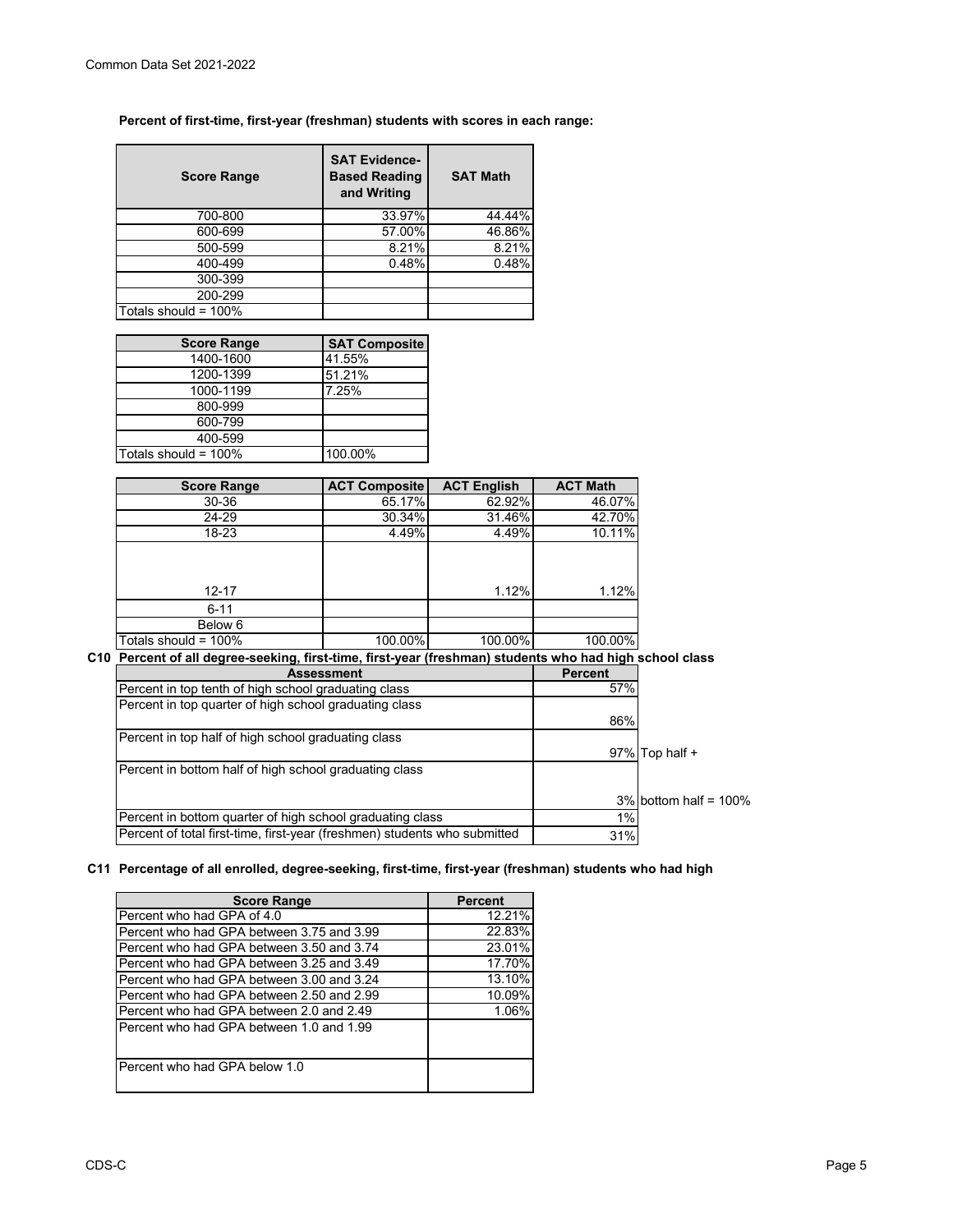|    | Totals should = 100%                                                                                                                                   |                            | 100.00%                      |                |    |
|----|--------------------------------------------------------------------------------------------------------------------------------------------------------|----------------------------|------------------------------|----------------|----|
|    | C12 Average high school GPA of all degree-seeking, first-time, first-year<br>Percent of total first-time, first-year (freshman) students who submitted |                            |                              | 3.5<br>100.00% |    |
|    | <b>C13-C20: Admission Policies</b>                                                                                                                     |                            |                              |                |    |
|    | C13 Application Fee<br>If your institution has waived its application fee for the Fall 2022 admission cycle please select no.                          |                            |                              |                |    |
|    | Does your institution have an application fee?                                                                                                         |                            | Yes<br>х                     | No             |    |
|    |                                                                                                                                                        | Amount of application fee: | \$60                         |                |    |
|    | Can it be waived for applicants with financial need?                                                                                                   |                            | Yes<br>X                     | No             |    |
|    | If you have an application fee and an on-line application option, please indicate policy for students                                                  |                            |                              |                |    |
| X  | Same fee                                                                                                                                               |                            |                              |                |    |
|    | Free<br>Reduced                                                                                                                                        |                            |                              |                |    |
|    | Can on-line application fee be waived for<br>applicants with financial need?                                                                           |                            | Yes<br>X                     | No             |    |
|    | C14 Application closing date                                                                                                                           |                            |                              |                |    |
|    | Does your institution have an application closing                                                                                                      |                            | Yes<br>X                     | No             |    |
|    | Application closing date (fall)                                                                                                                        | Date<br>1/15               |                              |                |    |
|    | <b>Priority Date</b>                                                                                                                                   |                            |                              |                |    |
|    |                                                                                                                                                        |                            |                              |                |    |
|    | C15 Are first-time, first-year students accepted for terms other than the                                                                              |                            |                              | Yes<br>X       | No |
|    | C16 Notification to applicants of admission decision sent (fill in one only)                                                                           |                            |                              |                |    |
|    | On a rolling basis beginning                                                                                                                           |                            |                              |                |    |
| X. | (data):<br>By (date):<br>Other:                                                                                                                        | 1-Apr                      |                              |                |    |
|    | C17 Reply policy for admitted applicants (fill in one only)                                                                                            |                            |                              |                |    |
| X. | Must reply by (date):<br>No set date<br>Must reply by May 1st or within<br>Other:                                                                      | $\overline{2}$             | weeks if notified thereafter |                |    |
|    | Deadline for housing deposit (MMDD):<br>Amount of housing deposit:                                                                                     |                            |                              |                |    |
|    | Refundable if student does not enroll?                                                                                                                 |                            |                              |                |    |